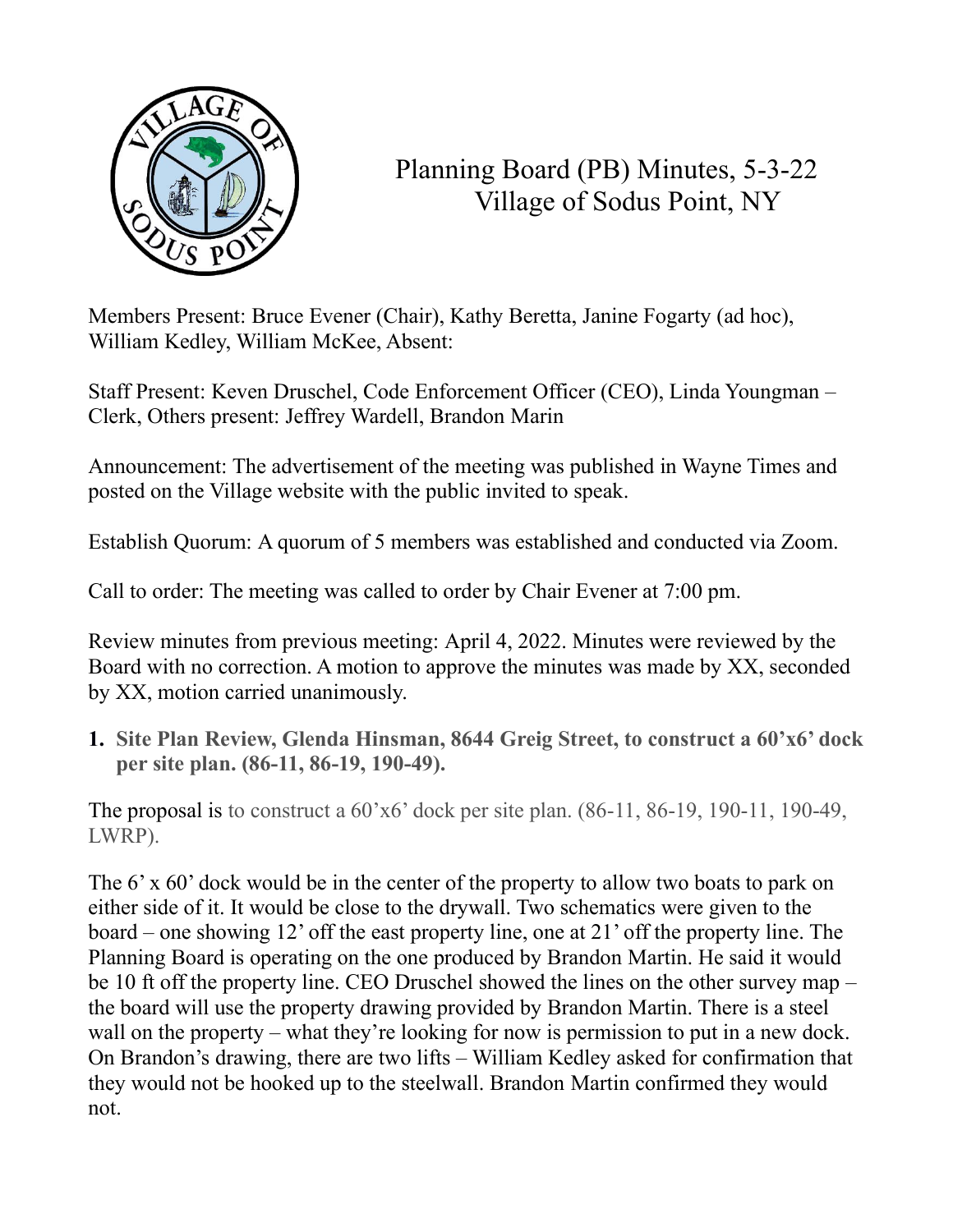The board did not have further concerns. Unlisted action, skip to  $C$  – no effect on (unless yes is given) wildlife resources, water dependent uses, stability of shoreline, water quality, public access, or cultural significance … undeveloped waterfront area, public service law, mining or dredging, public access to shore, change in use of public lands, designated flood hazard area, natural feature that provide protection, groundwater quality, removal of ground cover, public access to shoreline, waterfront site project – yes, maritime use, essential public services, area of high erosion, flood prone area, open space, importance to community, any waste discharges, surface liquid waste, transport or disposal of hazardous material, petroleum products, toxins or pollutants, fresh water wetland, runoff from site, control of runoff – yes, emissions of nitrate or sulfates.

The Planning Board did not receive public comments on the proposed dock plan review. The case was approved by all members of the planning board. William Kedley motioned to approve, Kathy Beretta seconded, the motion passed.

**2. Site Plan Review, Sal Debiase, 8407 Sill Shore Rd, to construct a 12'x24' and a 12'x20' garage expansion. (190-49).**

The proposal is to construct a  $12^{\circ}x24^{\circ}$  and a  $12^{\circ}x20^{\circ}$  garage expansion. (190-49).

Mr. Wardell said there is a 3-car bay, they want to add another bay and a slip for a golf cart also. Bruce Evener walked the property recently and commented that small doors would permit a golf cart. Bruce Evener asked for comments. Drainage easement was queried, Mr. Wardell said the highway dept approved, the mayor also approved. Kevin Druschel brought up a map. Bruce Evener asked for the distance to the golf cart extension – at least 20 ft from the driveway to the road. They will cut a tree down that could interfere, also a few bushes. They will house some older cars in the garage, there is storage space above the garage, not living space. The area map was viewed by the Board and no further concerns were noted. William McKee said it was 8402 South Shore Rd, not Sill Rd. GPS still gives it as Sill Rd, but it is not technically Sill Rd, if you go left, it becomes Sill Shore Rd. No further concerns were noted by the Board. Janine Fogarty made the motion to approve, seconded by William McKee, the motion passed.

**3. Final Subdivision Review, Steven Verdine, 8425 Sill Road, to subdivide 201.7 Square Feet of property to be added to 8423 Sill Rd. (previously listed as 8417 Sill Rd) (CODE 190-11, 190-50). Also called Verdine/Terp/Roosa Subdivision, Tax map ref 71118-10-400570, 0.39 acres, final subdivision.**

Property owners at 8425 Sill Shore Road seek permission to subdivide 210.7 sq ft from their current parcel to sell to 8423 Sill Shore Road to square up property lines. Architect/Engineer is McMahon Larue Associate, LLC.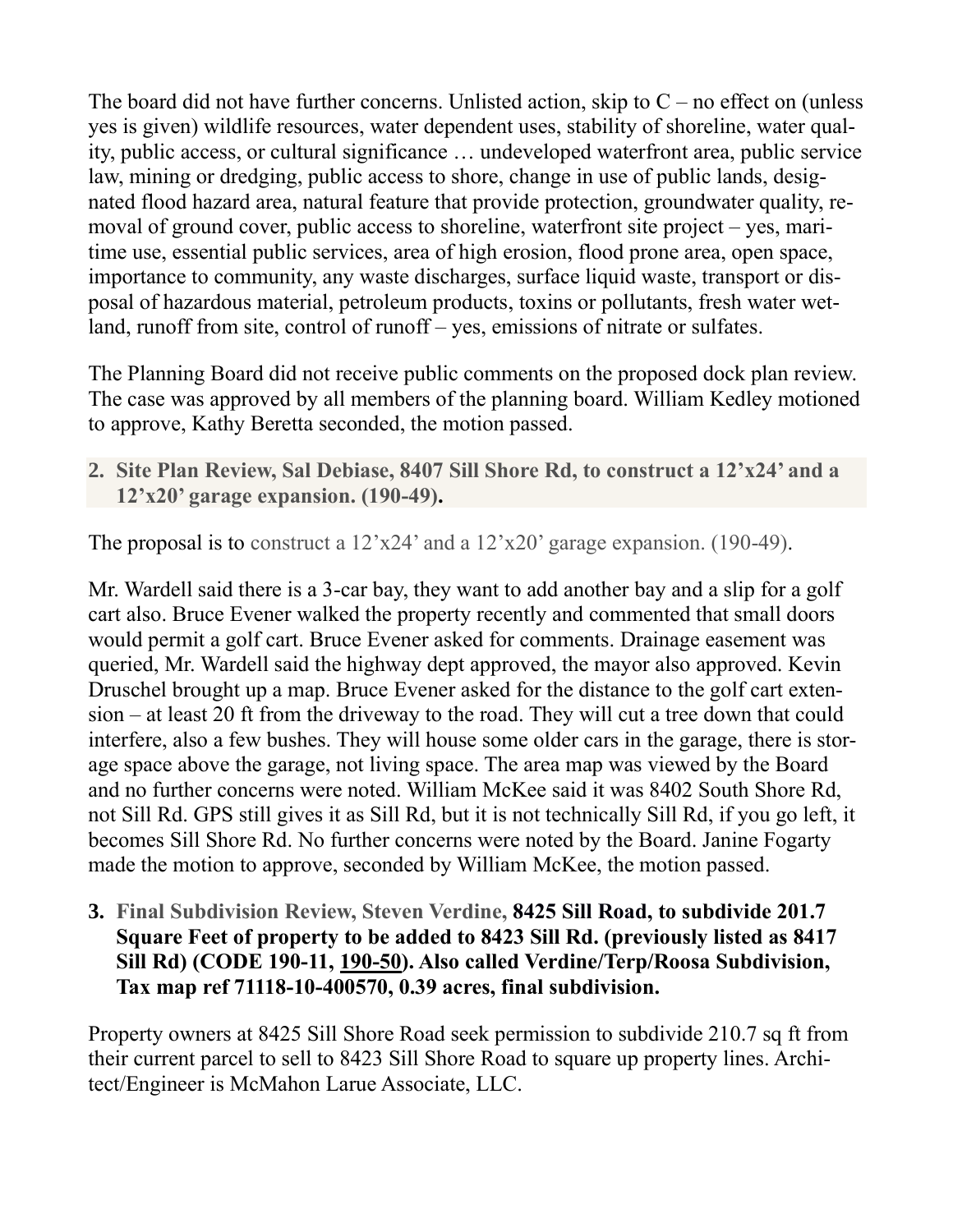The Wayne County Planning Board reviewed this area variance request at their March 30, 2022 meeting and recommended that the project would have no significant countywide impact (also known as NCI). They also offered significant input on the project including: 1) proposed lots should meet municipal zoning regulations or variance for lot size, potential building setbacks, et. 2) necessary "cross-lot easements" should be in place to ensure existing and future development can maintain function and compatibility and 3) property owners should know that portions of the parcel may contain (or be near) National wetland area and any planning/development should be done in accordance with regulations. Any questions, please contact Bret DeRoo at [bderoo@co.wayne.ny.us](mailto:bderoo@co.wayne.ny.us) or 315-946-5932.

Steven Verdine said the plan was to square up the property by subdividing 210.7 sq ft from their current parcel to sell to property owners at 8423 Sill Shore Road. There was slight address confusion. Steven Verdine clarified it was 8423 Sill Shore road.

Steven Verdine would be subdividing 210 ft from his lot to sell to his neighbors as new property owners. It is a pretty straightforward proposal. Janine Fogarty said there was some confusion about the proposal since some maps showed slightly different property lines. Kevin Druschel showed the map Steven Verdine said they previously bought some property from DeRoo's, they asked if Steven Verdine would be agreeable to purchasing property to make the property fit a straight line – Steven Verdine said they would. Bruce Evener asked if there were any further concerns from the Board. It was clarified that the property is on Sill Shore Rd. Kathy Beretta made the motion to approve the subdivision, Janine Fogarty seconded, the proposal passed unanimously.

The Planning Board did not receive public comments on this subdivision plan review. The case was approved by all members of the planning board.

4. **Fence Review, Steven Verdine, 8425 Sill Shore Rd, to construct a 6' fence 50' long per plot drawing. (190-22(g), 121-4).**

The proposal is to construct a 6' fence 50' long per plot drawing.  $(190-22(g), 121-4)$ .

Steven Verdine said they wanted a shadowbox privacy fence on the SE side and backyard (not the bay side) for privacy when the kids were playing. Verdine is not blocking right of way for the proposed fence. Bruce asked for questions or concerns. Kathy Beretta said she approved of the pictures. The board said the fence was needed. No worries on first and last names. Kathy Beretta motioned to approve the fence for 8425 Sill Shore Rd, everyone else seconded, the motion passed. All in favor.

The Planning Board did not receive further public comments on the proposed fence plan review.